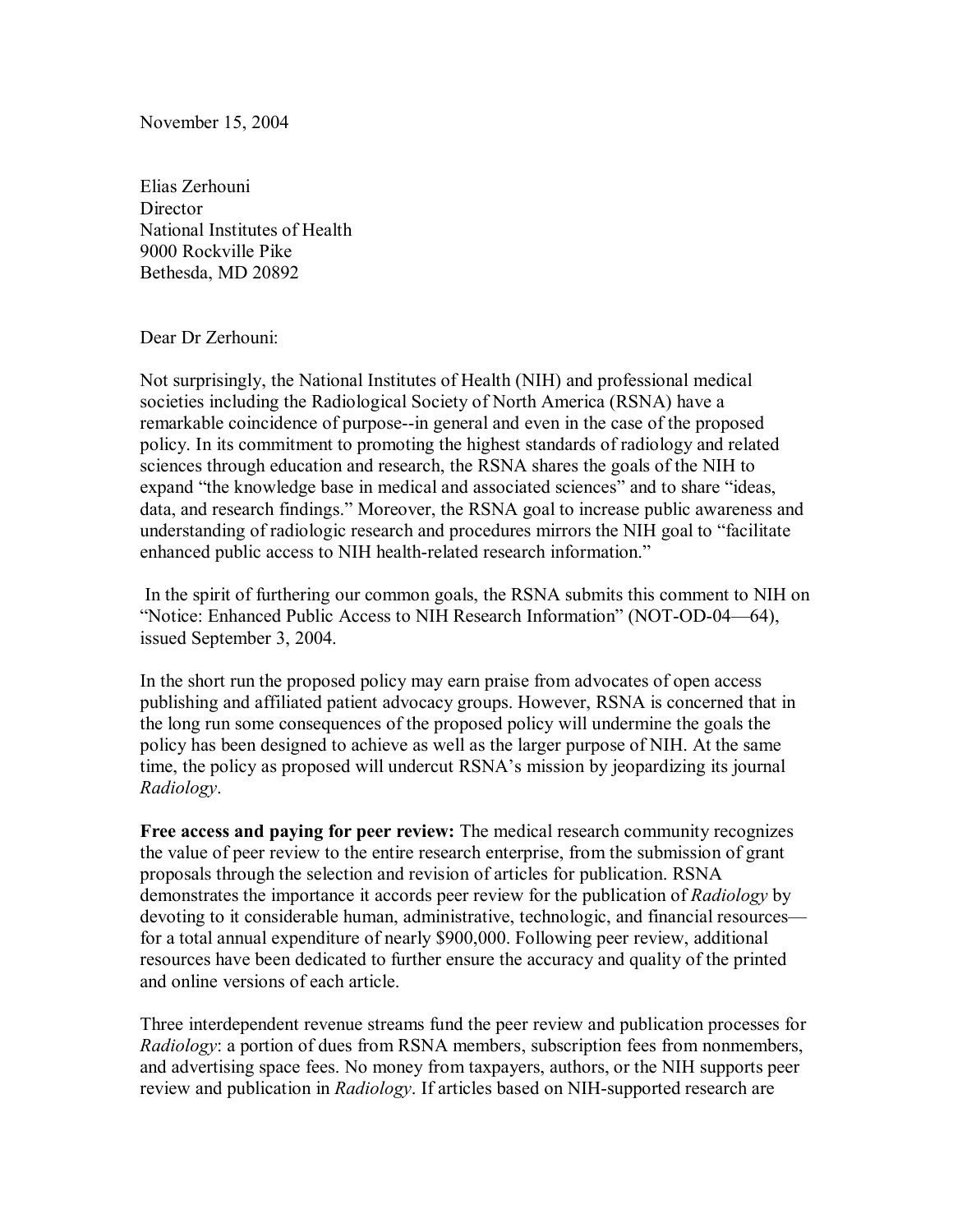made available for free after only six months, individuals and institutions now paying subscription fees for access to *Radiology* will decide they can afford to wait 6 months for access and will discontinue their subscriptions. As the subscriptions that help support peer review and publication of *Radiology* diminish, so will another funding source: advertising fees. Together these sources account for nearly 56% of the funding base for the Society's Journal.

Diminished revenue from subscribers and advertisers leaves the RSNA with a set of options that have undesirable consequences:

- Allocate more from members' dues: jeopardizes other RSNA programs that support research.
- Increase dues: risks reductions in membership and members' support of research.
- Decrease human and technologic resources devoted to the Journal: causes a drop in quality and slowing of innovation.
- Reduce the number of pages: means fewer papers will be accepted (will they be accepted elsewhere? With all journals in the same financial straits, it's doubtful).
- Institute author fees: would need to be far more than \$1500, and would erode the available funding pool for research. In addition, the NIH has already put authors and publishers on notice that it won't countenance increases in author fees ("NIH trusts that  $\ldots$  the policy will not result in unreasonable or disproportionate charges to grantees...We will carefully monitor requested budgets and other costing information and would consider options to ensure that grantees' budgets are not unduly affected by this policy."

If the manuscript version that *does* receive NIH support—the version prior to the hundreds of dollars and scores of hours of peer review funded by RSNA—is made available to the public, then inevitably, some flawed and inaccurate research reports would reach both the public and other researchers, with potentially disastrous consequences.

Thus the proposed policy creates a dilemma not only for RSNA but also for NIH. The economically feasible solution (free publication of the author's original manuscript) is neither scientifically sound nor socially acceptable. And reducing journal expenses to absorb the loss of two revenue streams produces an intolerable loss of quality and decreased support for and publication of research. The latter threatens NIH's ability to "uncover and disseminate new knowledge" while preserving "the critical role of journals and publishers in peer review, editing, and scientific quality control." Extended dialogue between NIH and medical society publishers such as RSNA after the November 16 deadline for comments offers the possibility that together we can forge a policy that does not undermine but supports our common goals. One suggestion is to alter the time to free publication from six months to one year.

**An additional archive or linking:** Another topic for our dialogue is the PubMed Central archive for the manuscripts. As it stands, the proposal to have manuscripts archived in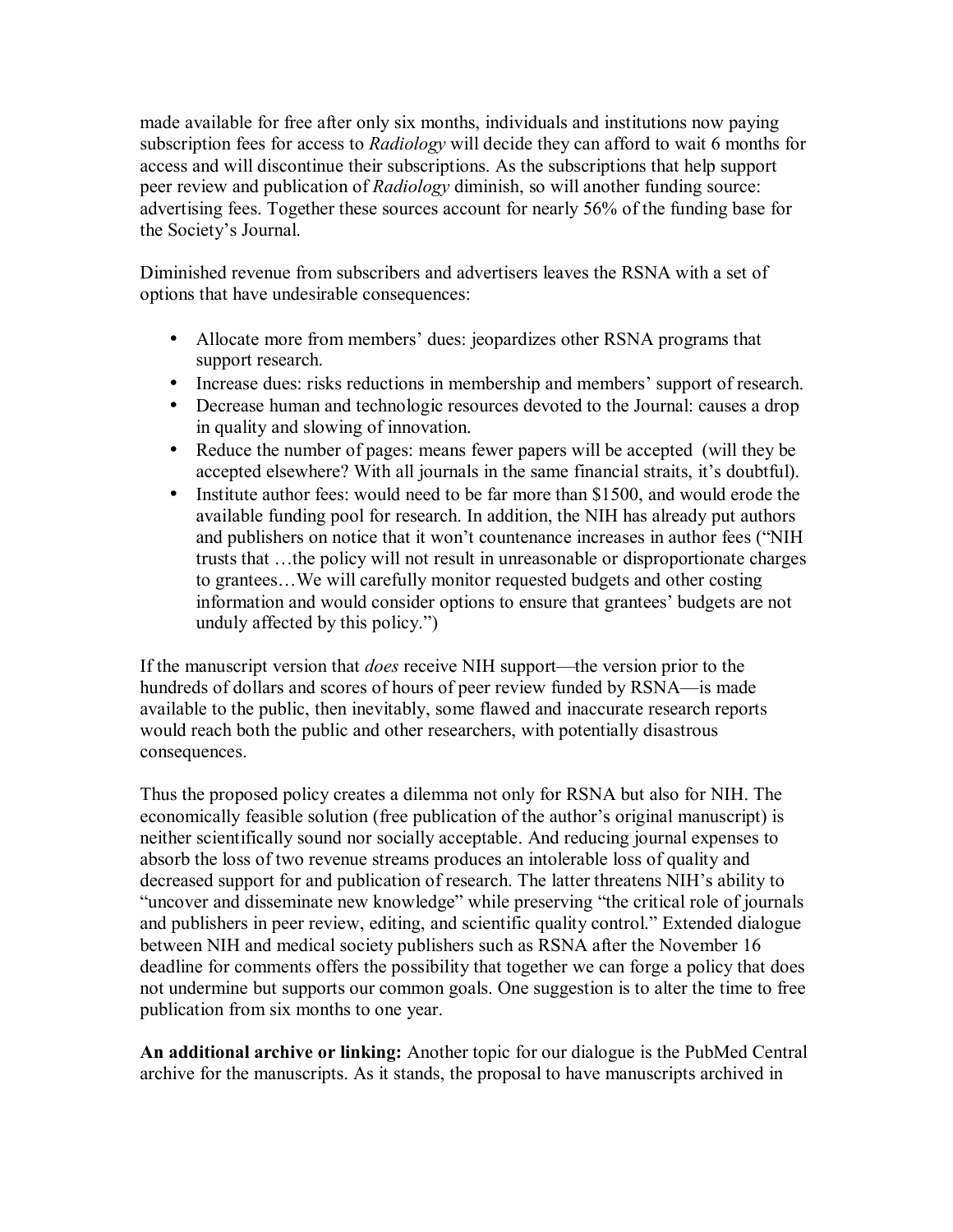PubMed Central poses problems for the scientific record, value to readers, and taxpayer resources:

- Not having gone through the redactory process, manuscripts archived in PubMed Central will differ from the online and print *Radiology* version in substantive content. Whereas the article of record is currently unambiguous, with a second version at PubMed Central there will be confusion about versions and citations.
- Manuscripts archived in PubMed Central will lack the content, features, and functionality now so valuable to *Radiology* readers and researchers- accompanying letters, comments, and errata; complex supplements of text and image data as well as Java scripts; quick and as well as sophisticated search capabilities; and interarticle reference linking.
- Manuscripts archived in PubMed Central will be in a relatively unstable environment compared with the *Radiology* site on HighWire Press, which in concert with publishers and libraries has developed a robust distributed system for library collection, preservation, and access.

For PubMed Central to achieve what publishers have achieved on their own sites, at their own expense, would require that NIH divert resources far in excess of \$2 million for development—an expenditure in service of redundancy. Would it not be better to take maximum advantage of a feature unique to the new online technology, namely, the ability to *link*—in this case, to the final version of the author's published article on the journal site? Finally, it is worth noting that most readers of *Radiology*—radiologists in clinical practice and research, other physicians, members of the public—currently access *Radiology* not from PubMed, though that was the case in the past, but from *Google*.

**The NIH portfolio:** When it comes to providing the NIH with the information it needs internally to manage its research portfolio, RSNA would be happy to discuss what the Society can give NIH for this purpose. In addition, while all funding sources for research published in *Radiology* are currently acknowledged, consideration can be given to a more prominent designation of NIH-funded research if that would assist NIH in demonstrating the results of its grants process.

**Public information:** Both RSNA and NIH are mindful of the ultimate purpose of their work: the benefit of patients and the public. To that end, RSNA devotes considerable resources to a robust public information program. The Society would be delighted to work with NIH to expand this program, identifying public organizations interested in radiology research and finding ways to supply them with meaningful information on a timely basis.

**Summary and conclusion:** A one-year rather than six-month period before free publication, a link to the article of record rather than a separate archive, collaboration with NIH on its portfolio management and provision of information to the public—these and other ideas would be excellent topics for a conversation following the November 16 conclusion of this comment period. RSNA encourages the NIH to take advantage of the goodwill of the many society publishers who stand ready to help NIH achieve its goals